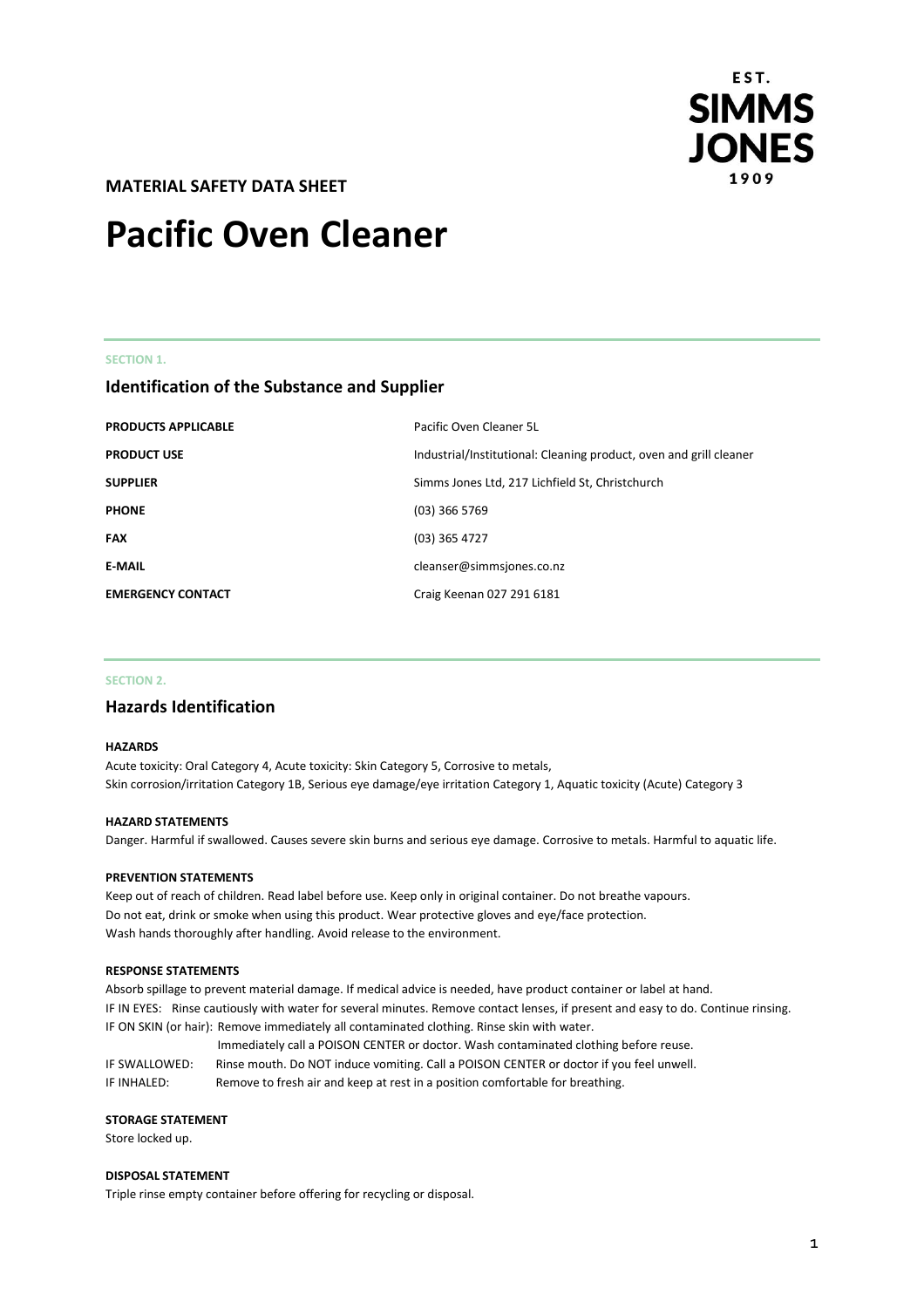#### **SECTION 3.**

# **Composition and Information on Ingredients**

| <b>INGREDIENT</b> | <b>PROPORTION</b> | <b>CAS NUMBER</b> |
|-------------------|-------------------|-------------------|
| Sodium Hydroxide  | <15%              | 1310-73-2         |

# **SECTION 4.**

# **First Aid Measures**

If medical advice is needed, have product container or label at hand.

**IF IN EYES:** Rinse cautiously with water for several minutes. Remove contact lenses, if present and easy to do. Continue rinsing.

**IF ON SKIN (or hair):**Remove immediately all contaminated clothing. Rinse skin with water. Immediately call a POISON CENTER or doctor. Wash contaminated clothing before reuse.

**IF SWALLOWED:** Rinse mouth. Do NOT induce vomiting. Call a POISON CENTER or doctor if you feel unwell.

**IF INHALED:** Remove to fresh air and keep at rest in a position comfortable for breathing.

# **SECTION 5.**

# **Fire-Fighting Measures**

| <b>EXTINGUISHING MEDIA</b>      | Foam, $CO2$ , dry chemical, or water fog                             |
|---------------------------------|----------------------------------------------------------------------|
| <b>COMBUSTION PRODUCTS</b>      | Toxic and corrosive fumes                                            |
| <b>FIRE-FIGHTING PROCEDURES</b> | Use breathing apparatus, firefighting gear, and rubber or PVC gloves |

### **SECTION 6.**

# **Accidental Release Measures**

| <b>EMERGENCY PROCEDURES</b>      | Clean up spills immediately.<br>Wear protective gloves, clothing, and face protection.                                                                          |
|----------------------------------|-----------------------------------------------------------------------------------------------------------------------------------------------------------------|
| <b>ENVIRONMENTAL PRECAUTIONS</b> | Do not allow entry into storm water drains                                                                                                                      |
| <b>SPILL CONTROL</b>             | Collect leaking liquid in sealable containers.<br>Absorb spilled liquid with sawdust, sand, or inert absorbent.<br>Wash contaminated area with plenty of water. |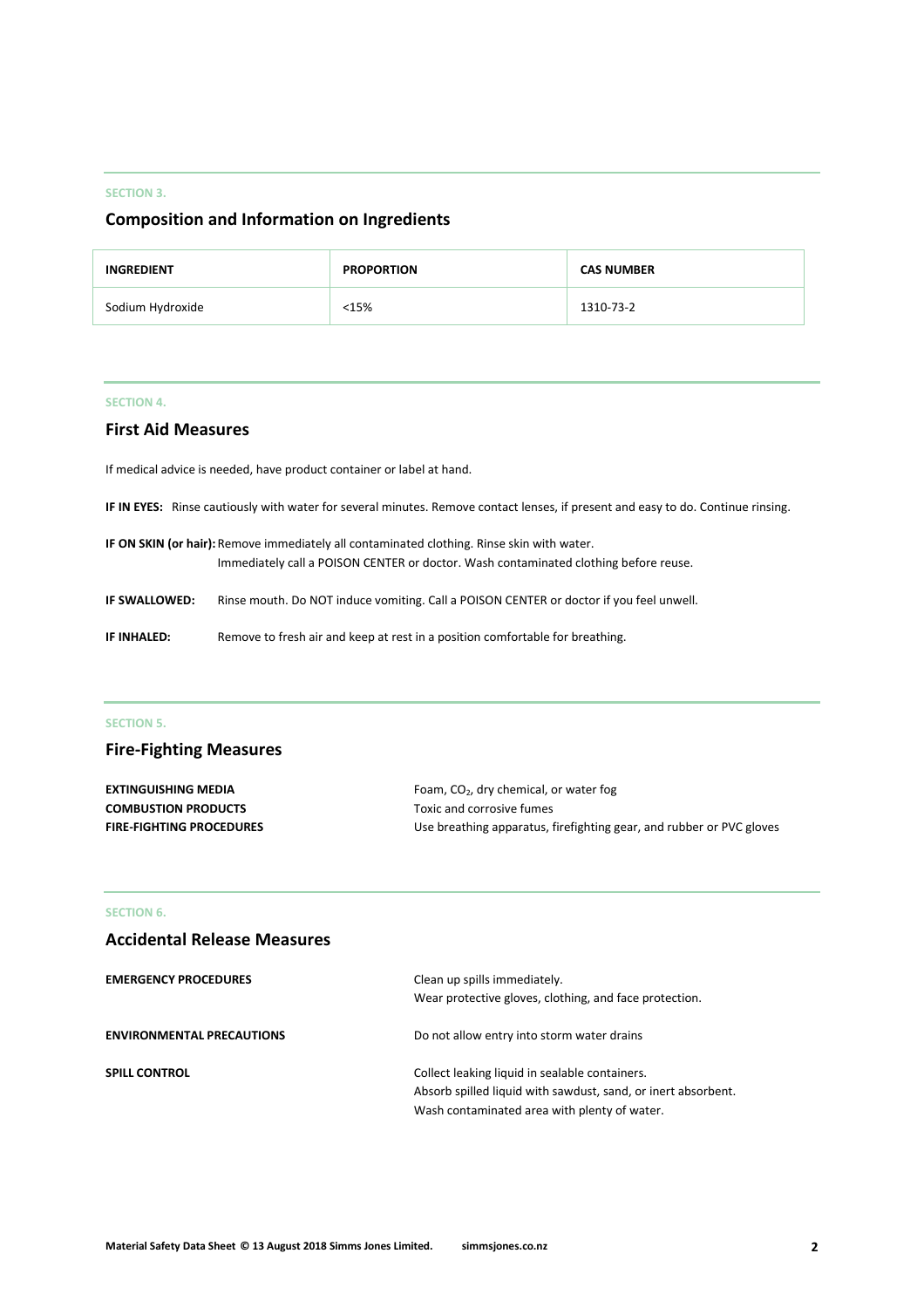# **SECTION 7.**

# **Handling and Storage**

# **HANDLING PRECAUTIONS**

Read label before use. Do not breathe vapours. Do not eat, drink or smoke when using this product. Wear protective gloves and eye/face protection. Wash hands thoroughly after handling. Product residue may remain on/in empty containers. All precautions for handling the product must be used in handling the empty container and residue.

#### **STORAGE**

Store locked up. Keep out of reach of children. Keep only in original container.

#### **SECTION 8.**

# **Exposure Controls/Personal Protection**

| EXPOSURE LIMITS             | Workplace Exposure Standard Ceiling = 15 mg/m <sup>3</sup> |
|-----------------------------|------------------------------------------------------------|
| <b>ENGINEERING CONTROLS</b> | Ensure ventilation is adequate                             |
| RESPIRATORY PROTECTION      | Full-face-piece positive-pressure air-supplied respirator  |
| <b>PROTECTIVE GLOVES</b>    | Nitrile rubber or PVC                                      |
| <b>EYE PROTECTION</b>       | Splash-proof goggles or full-face-shield                   |
|                             |                                                            |

#### **SECTION 9.**

# **Physical and Chemical Properties**

| <b>APPEARANCE</b>                       | Opaque red liquid              |
|-----------------------------------------|--------------------------------|
| <b>ODOUR</b>                            | Slight odour                   |
| <b>ODOUR THRESHOLD</b>                  | Not Determined                 |
| рH                                      | 12                             |
| <b>MELTING POINT/FREEZING POINT</b>     | $<$ 0ºC                        |
| <b>INITIAL BOILING POINT</b>            | $>100$ <sup>o</sup> C          |
| <b>FLASH POINT</b>                      | Not Flammable                  |
| <b>FLAMMABILITY</b>                     | Not Flammable                  |
| <b>FLAMMABILITY OR EXPLOSIVE LIMITS</b> | Not Flammable                  |
| <b>VAPOUR PRESSURE</b>                  | 2.4kPa at 20°C                 |
| <b>VAPOUR DENSITY</b>                   | Not Determined                 |
| <b>RELATIVE DENSITY</b>                 | 1.15                           |
| <b>SOLUBILITY</b>                       | Completely miscible with water |
| PARTITION CO-EFFICIENT: n-OCTANOL/WATER | Not Applicable                 |
| <b>AUTO-IGNITION TEMPERATURE</b>        | Not Determined                 |
| <b>DECOMPOSITION TEMPERATURE</b>        | 176ºC                          |
| <b>KINEMATIC VISCOSITY</b>              | $7.7x10^{-7}m^2/s$             |
|                                         |                                |

#### **SECTION 10.**

# **Stability and Reactivity**

**INCOMPATIBLE SUBSTANCES** Oxidisers and acids

**REACTIVITY** Reacts with oxidisers and acids **STORAGE CONDITIONS** Store locked up. Keep out of reach of children. Keep only in original container. **HAZARDOUS DECOMPOSITION PRODUCTS** May evolve toxic gases when heated to decomposition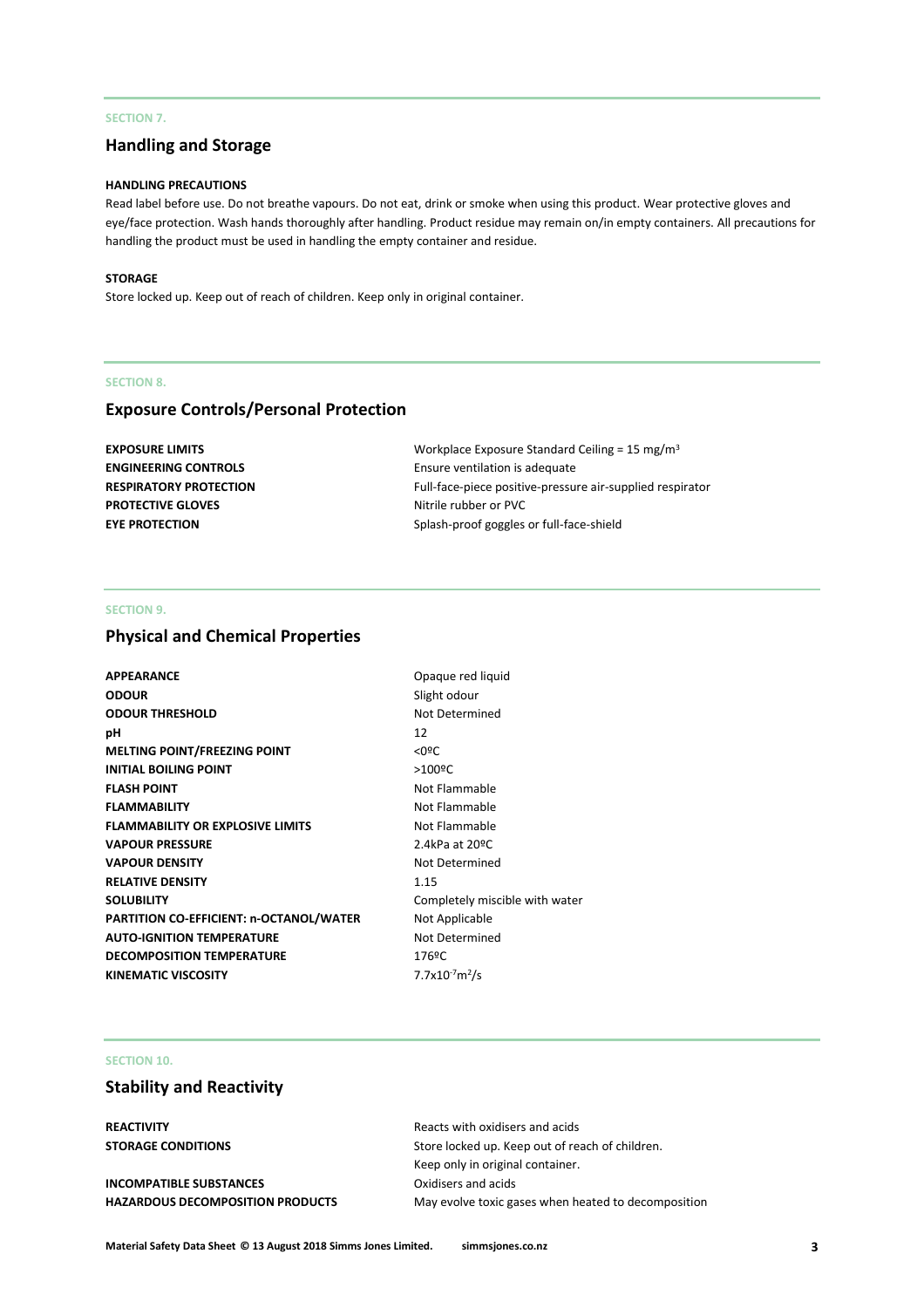#### **SECTION 11.**

# **Toxicological Information**

- **SKIN CORROSION/IRRITATION** Causes severe skin burns **SERIOUS EYE DAMAGE/IRRITATION** Causes serious eye damage **RESPIRATORY OR SKIN SENSITISATION No sensitisation GERM CELL MUTAGENICITY** No data available **CARCINOGENICITY** Not carcinogenic **REPRODUCTIVE TOXICITY** No reproductive toxicity **SPECIFIC TARGET ORGAN TOXICITY -SINGLE EXPOSURE** No specific organ toxicity **-REPEATED EXPOSURE** No specific organ toxicity **ASPIRATION HAZARD** No aspiration hazard
- **ACUTE TOXICITY Ingestion may cause nausea, vomiting, diarrhea, abdominal pain, and ACUTE TOXICITY** chemical burns to the gastrointestinal tract. Inhalation may cause respiratory irritation and affect breathing.
	-

#### **SODIUM HYDROXIDE TOXICITY**

CLASSIFICATION: Acutely toxic REMARK: Toxic according to Schedule 4, Hazardous Substances (Classification) Regulations 2001 STUDY: Rabbit, LD<sub>50</sub> VALUE: 1350 mg/kg SOURCE: Occidental Chemical Corporation, Niagara Falls, New York, 14302-0728

#### **SECTION 12.**

### **Ecological Information**

| <b>BIODEGRADABILITY</b>          | Rapidly Degradable  |
|----------------------------------|---------------------|
| <b>BIOACCUMULATIVE POTENTIAL</b> | Not Bioaccumulative |
| <b>MOBILITY IN SOIL</b>          | Not Determined      |

#### **SODIUM HYDROXIDE ECOTOXICITY**

|                  | STUDY: Rainbow trout (Oncorhynchus mykiss), static, 96 h, LC <sub>50</sub>                                                                                                                             |
|------------------|--------------------------------------------------------------------------------------------------------------------------------------------------------------------------------------------------------|
| VALUE: 45.4 mg/L |                                                                                                                                                                                                        |
|                  | BIOACCUMULATIVE: No                                                                                                                                                                                    |
|                  | REMARK: Considering its high water solubility, sodium hydroxide is not expected to bio-concentrate in organisms.<br>Log $P_{\text{OW}}$ is not applicable for an inorganic compound which dissociates. |
| SOURCE:          | DOW Deutschland Inc., Werk Stade Stade 5.<br>EnviroTIPS (1984), Sodium Hydroxide, Environment Canada, Environmental Protection Services, Ottawa, Ontario                                               |
|                  |                                                                                                                                                                                                        |

#### RAPIDLY DEGRADABLE: Yes

STUDY: Water flea (Ceriodaphnia dubia), 48 h, EC<sub>50</sub> VALUE: 40.38 mg/L

SOURCE: Warne, M.S. T. and Schifko, A.D. (1999). Toxicity of Laundry Detergent Components to a Freshwater Cladoceran and Their Contribution to Detergent Toxicity. Ecotoxicology and Environmental Safety, 44(2):196-206

# **SECTION 13.**

# **Disposal Considerations**

**DISPOSAL** DISPOSAL **Triple rinse empty container before offering for recycling or disposal.**